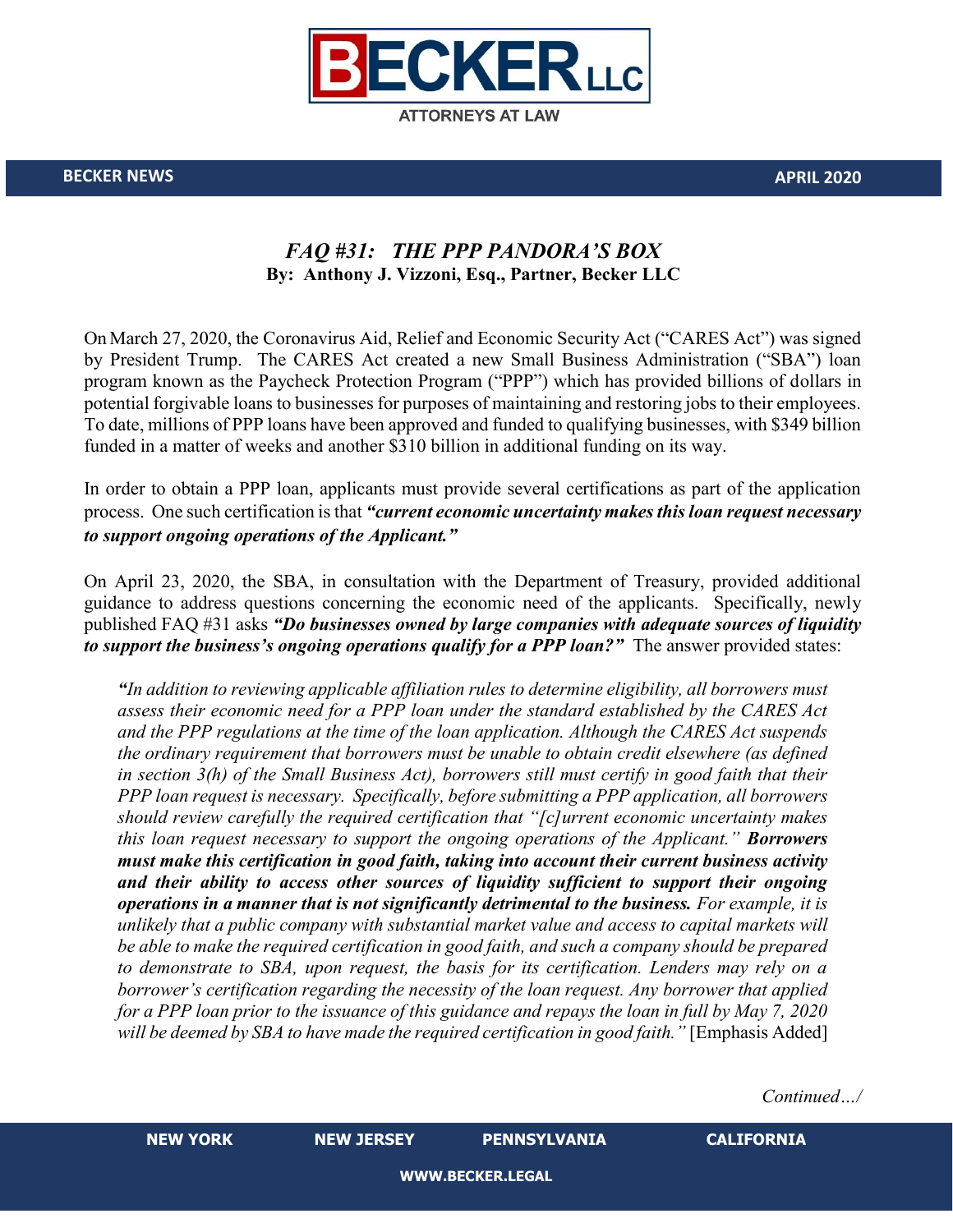

## *FAQ #31: THE PPP PANDORA'S BOX*

FAQ #31 has certainly created reason to pause for those borrowers who relied on the certifications in the SBA Form 2483 application in borrowing under the PPP. While the language in the application and the early SBA and Treasury guidelines seemed to provide the applicants with much discretion in determining whether the loan was required to support the applicant's ongoing operations, FAQ #31 now indicates that if a borrower had other means of liquidity to support its ongoing operations, in a manner that would not be significantly detrimental to the borrower's business, the original application certification may not be deemed made in good faith thereby putting the borrower at risk for some sort of liability.

The impact of FAQ #31 can certainly be significant in light of the hundreds of billions of dollars already funded under the PPP. While borrowers relied on the language on the SBA Form 2483 application and the original SBA and Treasury guidance, borrowers are now contemplating whether the applicable rules have changed and whether they should repay their loans by the May 7, 2020 safe harbor date. Further, FAQ #31 provides no guidance as to what the consequences may be to those borrowers the SBA deems may not have acted in good faith, beyond the penalties and potential criminal exposure identified in the SBA Form 2483 application, which only sets forth the "necessary to support ongoing operations" standard.

In addition, clarity is being sought by borrowers as to the standards regarding what is considered significantly detrimental to a borrower's business with respect to the other means of liquidity. Many borrowers are now asking questions about their original good faith certifications before the introduction of the liquidity element as a result of FAQ #31. Such questions include:

- What if the borrower received a PPP loan while they had reserves or working capital balances on hand that could have been used to fund payroll or other expenses?
- What if account receivables were factored and the borrower received funding from the factor in addition to PPP loan proceeds?
- What if the borrower paid out dividends or made distributions to its owners from its operating capital immediately before or after a PPP loan was received?
- What if the borrower had access to a line-of-credit at the time of applying for a PPP loan?
- What if the principals of the borrower are high net worth individuals who could have met a capital call or provided a loan to the borrower to support ongoing operations?
- As the SBA affiliation rules apply to PPP applicants in determining whether the applicant is a small business concern, could the affiliation relationships be considered the means for a source of liquidity for the applicant based on the financial resources of the affiliate?